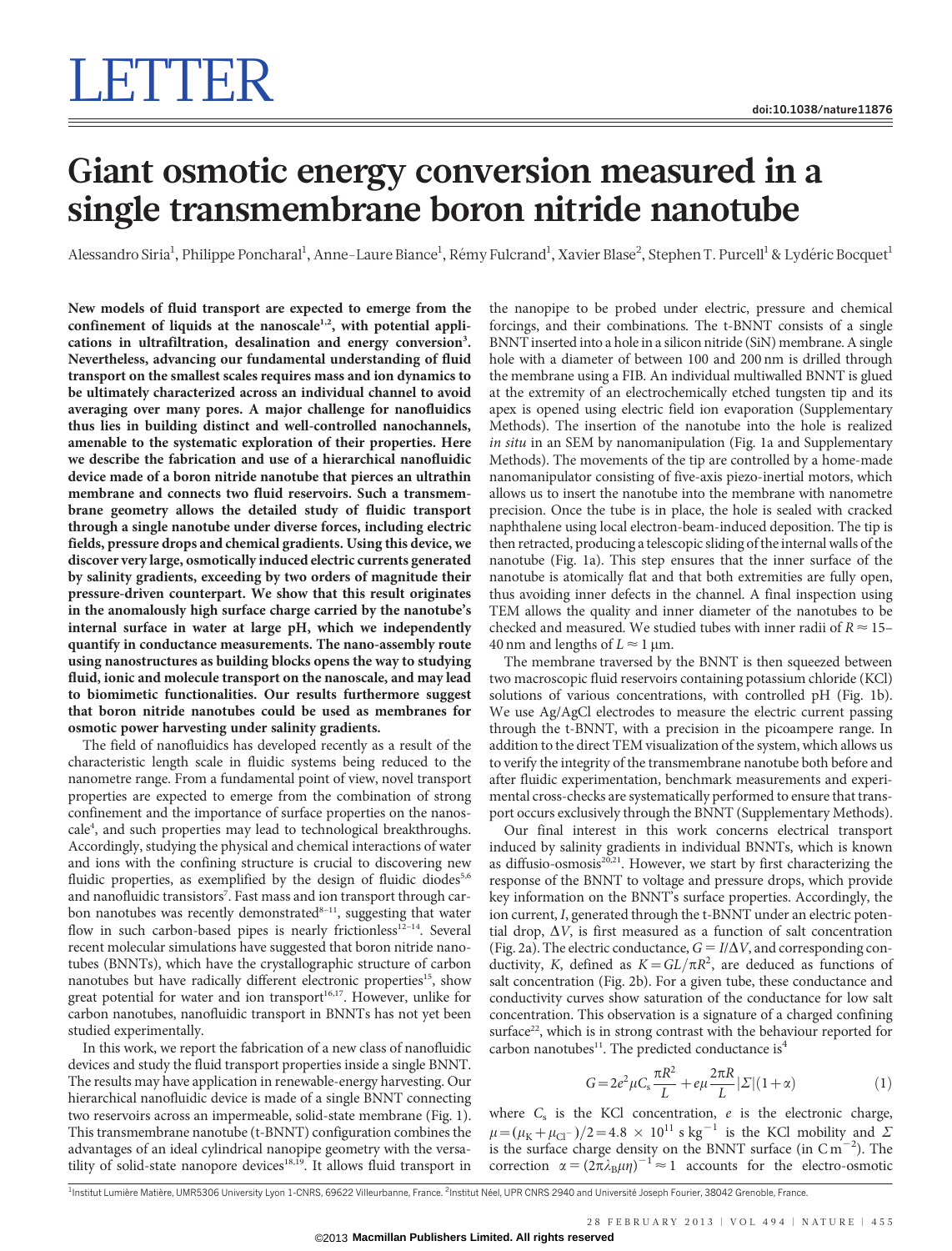

Figure 1 | Hierarchical single nanotube nanofluidic set-up. a, In situ nanomanipulation of a BNNT (left, sketch; right, scanning electron microscope (SEM) images): 1, insertion of a BNNT (grey) through a nanopore drilled in a SiN membrane (green) using a focused ion beam (FIB); 2, carbon sealing of the FIB-drilled hole using local electron-beam-induced deposition (orange);

contribution to the conductance ( $\lambda_B = 0.7$  nm is the Bjerrum length and  $\eta$  is the water viscosity). At low pH (pH 5 in Fig. 2a, b), the calculated surface charge is found to increase slightly as the diameter of the tube is decreased, with a typical value of  $\Sigma \approx 0.1$  C m<sup>-2</sup> (Fig. 2b). Although this surface charge is already very large, we measure a large—and reversible—increase with pH, with  $\Sigma$  rising to  $1\text{ C m}^{-1}$ for pH  $\sim$ 11 (Fig. 2c), which corresponds to 9e nm<sup>-2</sup> on the BNNT surface. This exceeds typical surface charge densities by at least an order of magnitude<sup>23</sup>. Although zeta potential measurements on BN powders have consistently suggested that the BN surface is charged and that the charge is dependent on  $pH^{24}$ , the observed chemical reactivity of the BN surface as a function of pH has not been documented up to now. Our results are consistent with a possible chemical equilibrium,  $BN_3 + H_2O \rightleftharpoons BN_3-OH^- + H^+$ , in analogy with the reactivity of boric acid, with a corresponding reaction constant  $K_a$ .

This unexpected chemical reactivity is supported by preliminary ab initio simulations, which demonstrate that an 'activated' boron site,

3, telescopic retraction of internal walls of the BNNT; 4, finalized transmembrane BNNT device. b, Top, schematic of the experimental set-up for measuring fluid transport through the single BNNT. Bottom, sketch of the final transmembrane BNNT for nanofluidic measurements (left) and its experimental realization, imaged by transmission electron microscopy (TEM) (right).

that is, one with a hydrogen atom bound to a nitrogen atom, can indeed seed water dissociation on a BN sheet (Supplementary Methods). It is well documented<sup>25</sup> that defects in the large bandgap of the ionic h-BN system (the planar hexagonal BN sheet) lead to open-shell in-gap states prone to capturing charge. This behaviour echoes that recently described at the non-polar GaN surface, which was shown to generate surface-bound OH<sup>-</sup> fragments through spontaneous water dissociation<sup>26</sup>. In the present situation, a charge regulation model<sup>23</sup> accordingly reproduces the pH dependence of the charge (Fig. 2c), providing a value of  $pK_a \approx 5.5$  for the equilibrium constant (with the density of chargeable sites identified as the surface density of boron in the BNNT,  $\Gamma = 18 \text{ nm}^{-2}$ ; see Supplementary Methods). This value is also consistent with the  $pK_a$  of porous glass, with an expected surface excess of boron<sup>27</sup>.

The response of the confined fluid to a pressure drop across the t-BNNT furnishes an alternative, sensitive probe to assess the coupled fluid–ion dynamics. By transporting ions in the electric double layer,



Figure 2 <sup>|</sup> Electrical conductance and chemical reactivity of the BNNT.  $\mathbf a$  Ion current versus voltage drop for  $C_\mathrm{s}=1$  M (blue),  $10^{-1}$  M (purple),  $10^{-2}$  M (orange) and  $10^{-3}$  M (red) at pH 5, for a t-BNNT with  $\{R, L\} = \{29 \text{ nm},$ 900 nm}. Dashed lines are linear fits, from which conductance,  $G = I/\Delta V$ , and conductivity,  $K = GL/\pi R^2$ , are determined. **b**, Conductivity versus salt concentration for various t-BNNTs, with  $\{R, L\} = \{40 \text{ nm}, 1,250 \text{ nm}\}$  (purple),

{29 nm, 900 nm} (red), {22 nm, 1,500 nm} (green) and {15 nm, 800 nm} (blue), at pH 5. Dashed lines are predictions using equation (1) with  $\Sigma = 25, 85, 90$ , 125 mC m<sup>-2</sup>. c, Dependence on pH of the conductance and the surface charge, deduced from equation (1), for a t-BNNT with  $\{R, L\} = \{29 \text{ nm}, 900 \text{ nm}\}\$  and  $C_s = 10^{-2}$  M. Error bars, 1 s.d.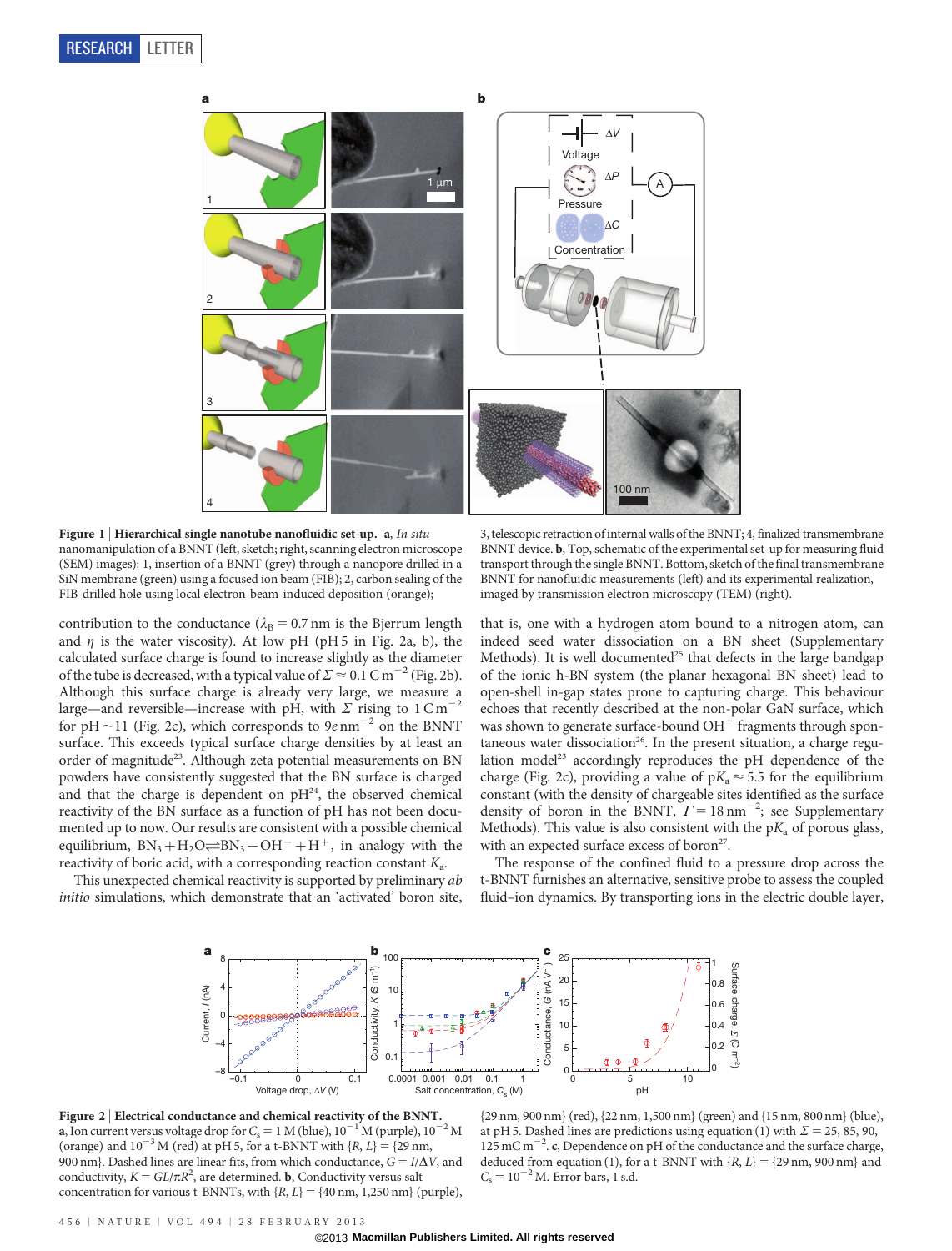

Figure 3 | Pressure-driven streaming. a, Streaming current induced by a pressure drop, for a t-BNNT with  $\{R, L\} = \{29 \text{ nm}, 900 \text{ nm}\}, \text{pH 7 (red)},$ 8.5 (blue) and 10 (green), and  $C_s = 10^{-2}$  M. The straight lines are the corresponding linear fits. Inset, sketch of the pressure-driven streaming current.  $\Delta P = P_+ - P_-\$ , pressure drop. **b**, Calculated zeta potential versus

an electric streaming current,  $I_{\text{stream}}$ , typically of a few picoamperes, results from the pressure-driven flow (Fig. 3). This provides a measurement of the electro-osmotic mobility and corresponding zeta potential,  $\zeta$ , here defined by the Smoluchowski relationship<sup>23</sup>,  $I_{\text{stream}}=-(\varepsilon\zeta/\eta)A(\Delta P/L)$ , where  $\varepsilon$  is the dielectric permittivity of water,  $A = \pi R^2$  is the tube cross-sectional area and  $\Delta P$  is the applied pressure drop. A pressure drop of up to 1.5 bar is applied between the two fluid reservoirs by means of a voltage-controlled valve (Fig. 1b), and the resulting electric current,  $I_{\text{stream}}(\Delta P)$ , is measured (Fig. 3a). Like the surface charge,  $\Sigma$ , the corresponding zeta potential is found to increase with pH; in Fig. 3b it is shown to be nearly linearly proportional to  $\Sigma$ (pH) as obtained from the independently measured surface conductance. It is also a slowly decreasing function of the salt concentration, varying linearly with  $pC_s = -log_{10}(C_s)$  (Fig. 3c). Overall, the value of the zeta potential is markedly smaller than the estimated surface potential, as calculated from, for example, the nonlinear Poisson–Boltzmann equation (Supplementary Methods). Such behaviour has been reported for other types of charged interface and its origin is the subject of active investigations<sup>28</sup>.

Together, these first measurements highlight the presence of a very large, pH-sensitive surface charge carried by the inner walls of BNNTs. To our knowledge, values of  $\Sigma$  as high as  $1 \text{ C m}^{-2}$  have not been reported up to now. We now demonstrate that this property has a key impact on the osmotic transport through the nanotube, whereby an electric current is generated by a difference in salt concentration. This phenomenon is particularly interesting in the context of energy conversion from the mixing of masses of water with different salinities. However, although as much as 0.7 kW h of energy could theoretically be captured per cubic metre of water<sup>3</sup>, boosting the efficiency of the energy extraction process remains a key challenge.

We use different KCl concentrations,  $C_{s,I}$  and  $C_{s,I}$ , in the range  $10^{-3}$ –1 M in the two reservoirs and measure the resulting electric

surface charge for  $C_{\rm s}=$  10  $^{-2}$  M and pH 5–11.5. The measured surface charge is determined from equation (1) for each pH. The dashed line is a linear fit. c, Measured zeta potential versus salt concentration for a t-BNNT with  ${R, L} = {40 \text{ nm}, 1,250 \text{ nm}}$  and pH 5.5. The dashed line is a linear fit of  $\zeta$ versus  $log(C_s)$ . Error bars, 1 s.d.

current for a variety of concentration ratios,  $C_{s,I}/C_{s,II}$ . The bare current is corrected for the contribution resulting from the Nernst potential originating in the difference in salt concentration at the two electrodes<sup>29</sup> (Supplementary Methods). As shown in Fig. 4a, a very large, osmotically driven current is measured. It is in the nanoampere range, whereas the pressure-driven streaming current is in the picoampere range (Fig. 3). Furthermore, we find that it increases linearly with the logarithm of the salinity ratio,  $\Delta$ log( $C_s$ ) = log( $C_{sI}/C_{sII}$ ):

$$
I_{\text{osm}} = K_{\text{osm}} \Delta \log(C_{\text{s}})
$$
 (2)

Here  $K_{\text{osm}} \approx 0.07$  –0.16 nA is the transport coefficient for the nanotube in Fig. 4, with pH ranging from 5.5 to 11, and is almost linearly proportional to the surface charge,  $\Sigma$  (Fig. 4a, inset).

The nanotube is not ion-selective for the configuration presented in Fig. 4a, because no Debye layer overlap occurs here. The origin of the produced current therefore differs from the ion-selective mechanism usually assumed in the osmotic generation of energy, known as reversed electrodialysis, which uses ion exchange membranes to convert a salinity gradient into electric energy<sup>3,29</sup>. Rather, we suggest that this osmotic current results from the diffusio-osmotic flux induced by the difference in salt concentration at the inner interface of the tube<sup>20</sup>. Although no global osmotic pressure drop builds up in this permeable configuration, the salt concentration difference builds an osmotic pressure gradient within the diffuse layer at the interfaces<sup>20,21</sup> (Fig. 4c). Accordingly, the diffusio-osmotic flow, expressed in terms of the diffusio-osmotic velocity,  $V_{\text{DO}}$ , results from a balance between viscous flow and the osmotic pressure gradient within the Debye layer:  $\eta V_{\text{DO}}/\lambda_{\text{D}} \propto \lambda_{\text{D}} k_{\text{B}} T \nabla C_{\text{s}}$ . Here  $\nabla C_{\text{s}} = \Delta C_{\text{s}}/L$  is the salt concentration gradient,  $\lambda_D = (8\pi\lambda_B C_s)^{-1/2}$  is the Debye length, T is the temperature and  $k_B$  is the Boltzmann constant. The diffusio-osmotic velocity can then be written as  $V_{\text{DO}} = \mu_{\text{DO}} \nabla \log(C_s)$ , where  $\nabla \log(C_s)$ 



Figure 4 | Osmotic power generation under salinity gradients. a, Osmotic streaming current versus concentration difference for a t-BNNT with  ${R, L} = {40 \text{ nm}, 1,250 \text{ nm}}$  and pH 5.5 (yellow), 9.5 (purple) and 11 (red). The experimental points show measurements for various salt concentrations in the two reservoirs, with  $C_{\text{min}}$  and  $C_{\text{max}}$  in the range  $10^{-3}$ –1 M. Error bars follow from the corresponding error analysis. Dashed lines are linear fits:  $I_{\text{osm}} = K_{\text{osm}} \log(C_{\text{max}}/C_{\text{min}})$ . Inset, osmotic mobility versus surface charge.

Surface charge is obtained from independent conductance measurements. The dashed line is a linear fit:  $K_{\text{osm}} \approx 0.33 \Sigma$ . **b**, Corresponding power density (per unit surface of the BNNT) for the three values of pH. Dotted lines are a guide to the eye. In the present graph, the minimum concentration is fixed to  $C_{\text{min}} = 10^{-3}$  M. c, Sketch of the osmotically driven streaming current under a salt concentration difference,  $C_{\text{max}} - C_{\text{min}}$ .